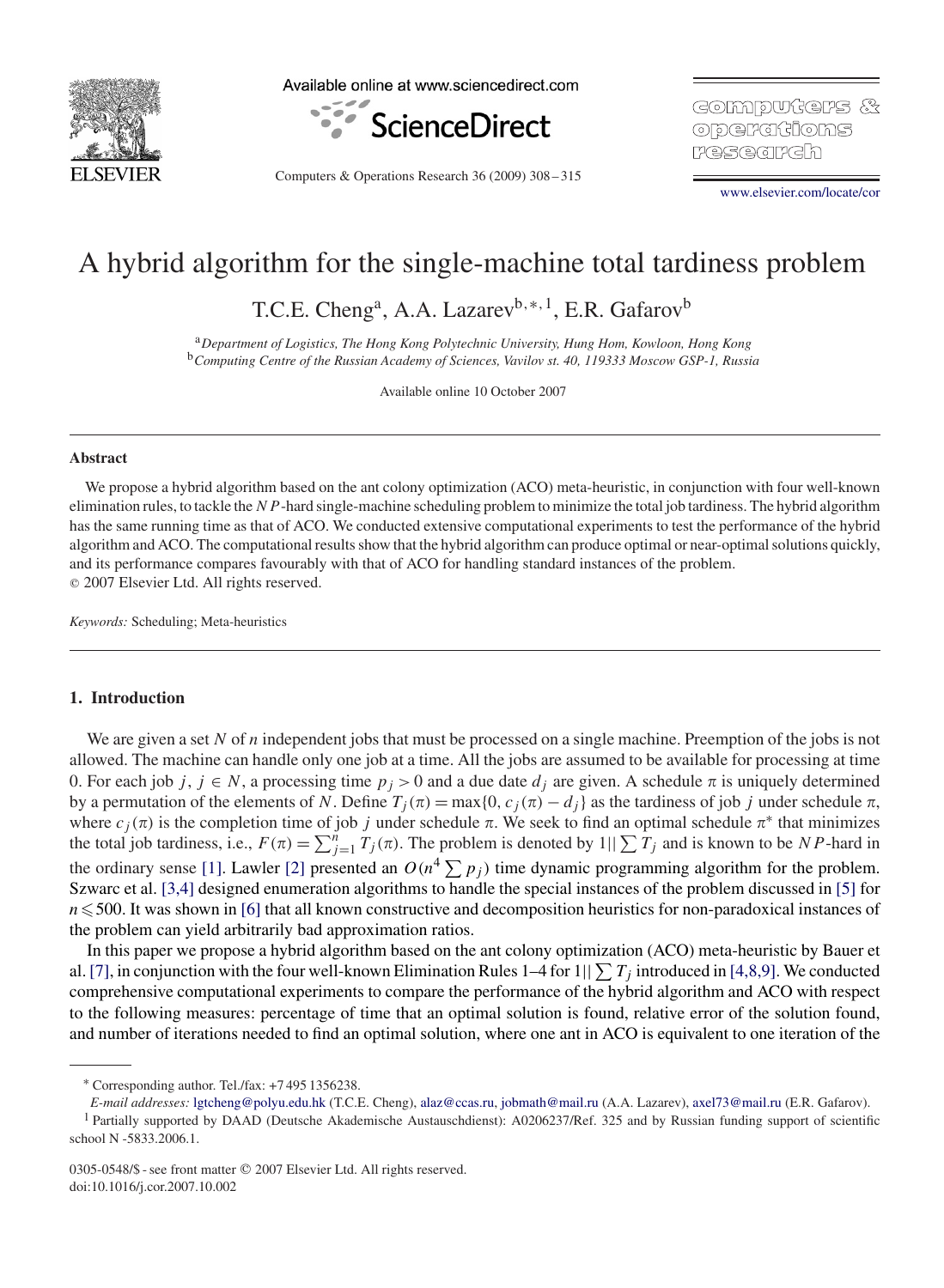solution procedure. We tested both algorithms using three special cases of  $1||\sum T_i$ , namely the special instances of Potts and van Wassenhove [\[5\],](#page-7-0) the case B-1 of Lazarev [\[8\],](#page-7-0) and the canonical instances of Du and Leung [\[1\].](#page-7-0)

The paper is organized as follows. We introduce in the next section Elimination Rules 1–4, and an exact algorithm that solves the problem optimally. In the following section, we present the ACO algorithm. We then discuss our hybrid algorithm, and present the results of the computational experiments in Sections 4–7. We conclude the findings in the final section.

#### **2. An exact solution algorithm**

Without loss of generality, let  $d_1 \leq d_2 \leq \cdots \leq d_n$ ; if  $d_k = d_{k+1}$  then  $p_k \leq p_{k+1}$ . In other words, the jobs are first sequenced in the earliest due date (EDD) order, and if there is a tie, then the jobs are sequenced in the shortest processing time (SPT) order, i.e., the jobs that have the same due dates are sequenced in nondecreasing order of their processing times.

We denote by  $I = \langle \{p_j, d_j\}_{j \in N}, t \rangle$  an instance of the problem  $1 \mid \sum T_j$  with the job set N and parameters  $\{p_j, d_j\}_{j \in N}$ that must be processed from the start time t. Let  $(j_1 \to j_2)_\pi$  denote that job  $j_1$  precedes job  $j_2$  under schedule  $\pi$ . Let  $j^*$  denote the job with the largest processing time in N.

Let  $N = \{1, 2, ..., n\} = \{j_1, ..., j_n\}$ , where  $d_{j_1} \leq \cdots \leq d_{j_n}$ . We denote by  $\pi^k = (j_1, ..., j_{m-1}, j_{m+1}, ..., j_k,$  $j^*$ ,  $j_{k+1},...,j_n$ ,  $j^* = j_m$ ,  $m < k$ , the modified EDD sequence, where job  $j^*$  is moved from its original position  $m$  to position  $k$ .

We consider a subset of jobs  $N' \subseteq N$  that must be processed from time  $t' \ge t_0$ . Let  $N' = \{1, 2, ..., n'\}$ . Construct a position list  $L(N', t')$  for the job  $j^*$ , the job with the largest processing time in N', as follows:

**0**.  $L(N', t') := \{j^*, j^* + 1, ..., n'\}; d_{n'+1} := +\infty;$ 

**1. FOR**  $k := j^* + 1$  **TO**  $n'$  **DO IF**  $t' + \sum_{j=1}^{k} p_j \ge d_{k+1}$  (Elimination Rule 1 [4,8]) **THEN**  $L(N', t')$  :  $=L(N', t')\setminus\{k\};$ **FOR**  $i := j^* + 1$  **TO**  $n'$  **DO IF**  $d_i + p_i > t' + \sum_{j=1}^k p_j$  (Elimination Rules 2 and 3 [4,8]) **THEN**  $L(N', t') := L(N', t') \setminus \{k\}.$ **FOR**  $i := j^*$  **TO**  $k$  **DO IF**  $F(\pi^k) > F(\pi^{k+1})$  or  $F(\pi^k) \geq F(\pi^i)$  (Elimination Rule 4 [9,10]) **THEN**  $L(N', t') := L(N', t') \setminus \{k\}.$ 

**Proposition 1.** (Lazarev [\[8\]\)](#page-7-0)*For all instances*  $\langle \{p_j, d_j\}_{j \in N}, t_0 \rangle$ , *the list*  $L(N, t_0)$  *is not empty.* 

**Proposition 2.** (Lazarev [\[8\]\)](#page-7-0)*For all instances*  $\langle {p_j, d_j}\rangle_{j \in N}$ ,  $t_0\rangle$ , there exists an optimal schedule  $\pi^*$  such that  $(j \to$  $j^*$ <sub> $\pi^*$ </sub> *for all*  $j \in \{1, 2, ..., k\} \setminus \{j^*\}$  *and*  $(j^* \to j)_{\pi^*}$  *for all*  $j \in \{k + 1, ..., n\}$  *for some*  $k \in L(N, t_0)$ .

Now we present Algorithm A by Lazarev [\[8\],](#page-7-0) an exact solution algorithm for  $1||\sum T_i$ , which is based on Elimination Rules 1–4. Szwarc et al. [\[3\]](#page-7-0) and Chang et al. [\[9\]](#page-7-0) have applied similar ideas for constructing Algorithm A in designing algorithms for  $1||\sum T_i$ .

**Procedure** *ProcL*(N, t)

**Input**: An instance  $\langle \{p_j, d_j\}_{j\in N}, t \rangle$  with the job set  $N = \{j_1, j_2, \ldots, j_n\}$  and start time t, where  $d_{j_1} \leqslant d_{j_2} \leqslant \cdots \leqslant d_{j_n}$ ;

- **1**. **IF**  $N = \emptyset$  **THEN**  $\pi^* := \text{empty schedule, GOTO 6}$ ;
- **2**. Find  $j^* \in N$ ; construct the list  $L(N, t)$  for job  $j^*$ ;
- **3. FOR ALL**  $k \in L(N, t)$  **DO:**  $\pi_k := (ProcL(N', t'), j^*, ProcL(N'', t'')),$  where  $N' := \{j_1,\ldots,j_k\} \backslash \{j^*\}, t' := t,$  $N'' := \{j_{k+1}, \ldots, j_n\}, t'' := t + \sum_{i=1}^k p_{j_i};$
- **4.**  $\pi^* := \arg \min_{k \in L(N,t)} \{ F(\pi_k, t) \};$

# **5. RETURN**  $\pi^*$ .

# **Algorithm** A

 $\pi^* := \text{ProcL}(N, t_0).$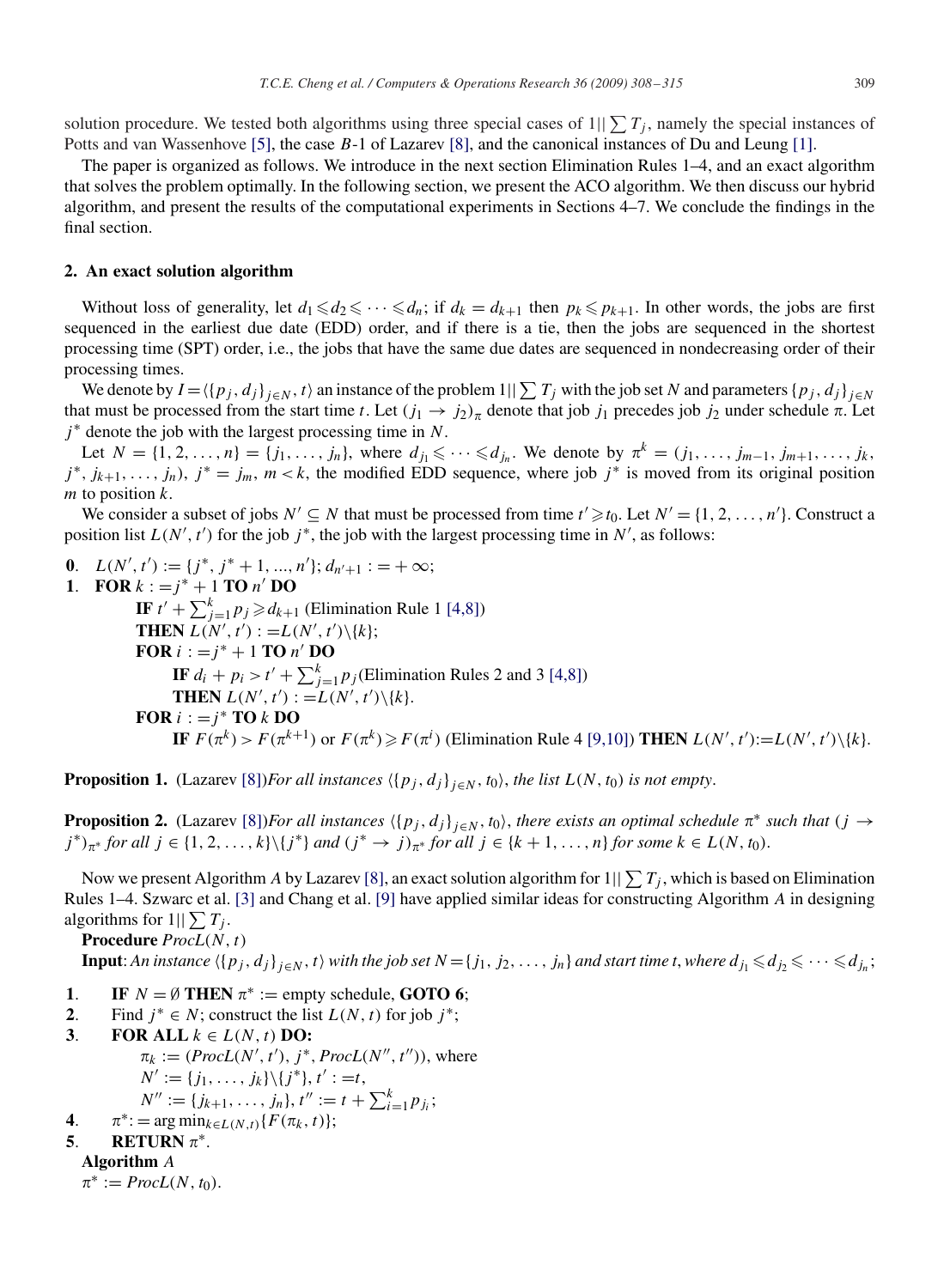It is known that Algorithm A has an exponential running time for several cases of the problem  $1||\sum T_i$  [\[10\].](#page-7-0) The running time of Algorithm A for instances of the problem with integer parameters is  $O(n^4 \sum p_i)$  [2,8].

# **3.** ACO for  $1||\sum T_j$

We present the ACO algorithm by Bauer et al. [\[7\]](#page-7-0) in this section. In each generation, each of the  $m$  ants constructs one solution. An ant selects the jobs in the order in which they appear in a schedule. For the selection of a job, the ant uses both heuristic and pheromone information. The heuristic information, denoted by  $\eta_{ij}$ , and the pheromone information, denoted by  $\tau_{ij}$ , is an indicator of how good it seems to place job j in position i of the schedule. With probability  $q_0$ , where  $0 < q_0 < 1$  is a parameter of the algorithm, the ant chooses the next job j from the set S of jobs that have not been scheduled so far that maximizes  $[\tau_{ij}]^{\alpha}[\eta_{ij}]^{\beta}$ , where  $\alpha$  and  $\beta$  are constants that determine the relative influence of the pheromone values and the heuristic values, respectively, on the decision of the ant. With probability  $1 - q_0$ , the ant selects the next job  $j$  according to the probability distribution determined by

$$
p_{ij} = \frac{[\tau_{ij}]^{\alpha} [\eta_{ij}]^{\beta}}{\sum_{h \in S} [\tau_{ih}]^{\alpha} [\eta_{ih}]^{\beta}}
$$

.

The heuristic values  $\eta_{ij}$  are computed according to the modified due date (MDD) rule, i.e.,  $\eta_{ij} = 1/\max\{T + p_j, d_j\}$ , where  $T$  is the total processing time of all the jobs that have already been scheduled.

After an ant has selected the next job j, a local pheromone update is performed at element  $(i; j)$  of the pheromone matrix according to  $\tau_{ij}$  : =(1 –  $\rho \tau_{ij} + \rho \tau_0$  for some constant  $\rho$ , 0 <  $\rho$  < 1, where  $\tau_0 = 1/mT_{EDD}$ , and  $T_{EDD}$  is the total tardiness of the schedule that is obtained when the jobs are ordered according to the EDD rule. The value  $\tau_0$  is also used to initialize the elements of the pheromone matrix.

After each ant has constructed a solution, the solution is further improved with a 2-opt strategy, i.e., a local search procedure with pairwise swapping of jobs. The 2-opt strategy considers possible swaps between all pairs of jobs in the constructed sequence.

The best solution found so far is then used to update the pheromone matrix. But before doing so, some old pheromone values will decay according to  $\tau_{ij} := (1 - \rho)\tau_{ij}$ . The reason is that old pheromone values should not have too strong an influence on the future. Then, for every job  $j$  in the schedule of the best solution found so far, some amount of pheromone is added to element  $(i; j)$  of the pheromone matrix, where i is the position of job j in the schedule. The amount of pheromone added is  $\rho/T^*$ , where T<sup>\*</sup> is the total tardiness of the best found schedule, i.e.,  $\tau_{ii} := \tau_{ii} + \rho/T^*$ . The algorithm stops when some stopping criterion is met, e.g., a certain number of generations has been reached or the best found solution has not changed for several generations.

Computational results of the ACO algorithm were presented in [\[7\],](#page-7-0) where the instances from [\[5\]](#page-7-0) for  $n = 50$  and 100 were tested. For  $n = 50$ , ACO generated an optimal solution for 609 out of the 625 tested instances. The relative error was less than 0.08%. For  $n = 100$ , all 125 tested instances were solved optimally.

It is easy to show that the running time of ACO without local search is  $O(mn^2)$ . For each i (there is a total of n positions), job j is chosen in  $O(n)$  time. Local search has a running time of  $O(n^3)$ , but the number of times local search is applied is unknown. So ACO has a running time no less than  $O(mn^3)$ . In practice, the running time of ACO does not exceed  $O(mn^2)$ .

#### **4. A hybrid algorithm**

We present in this section Algorithm  $H$ , a hybrid algorithm based on the ACO meta-heuristic by Bauer et al. [\[7\],](#page-7-0) in conjunction with Elimination Rules 1–4 [4,8–10].

In Algorithm  $H$ , each ant (i.e., each iteration) executes a modified version of Algorithm A, where the current job  $j^*$ is randomly placed in position  $k \in L(N, t)$ .

**Procedure** *ProcL* **modified** (N, t)

**Input**: An instance  $\langle \{p_j, d_j\}_{j\in N}, t \rangle$  with the job set  $N = \{j_1, j_2, \ldots, j_n\}$  and start time t, where  $d_{j_1} \leqslant d_{j_2} \leqslant \cdots \leqslant d_{j_n}$ ;

**1. IF**  $N = \emptyset$  **THEN**  $\pi^* :=$  empty schedule, **GOTO 6**;

**2**. Find  $j^* \in N$ ; construct the list  $L(N, t)$  for job  $j^*$ ;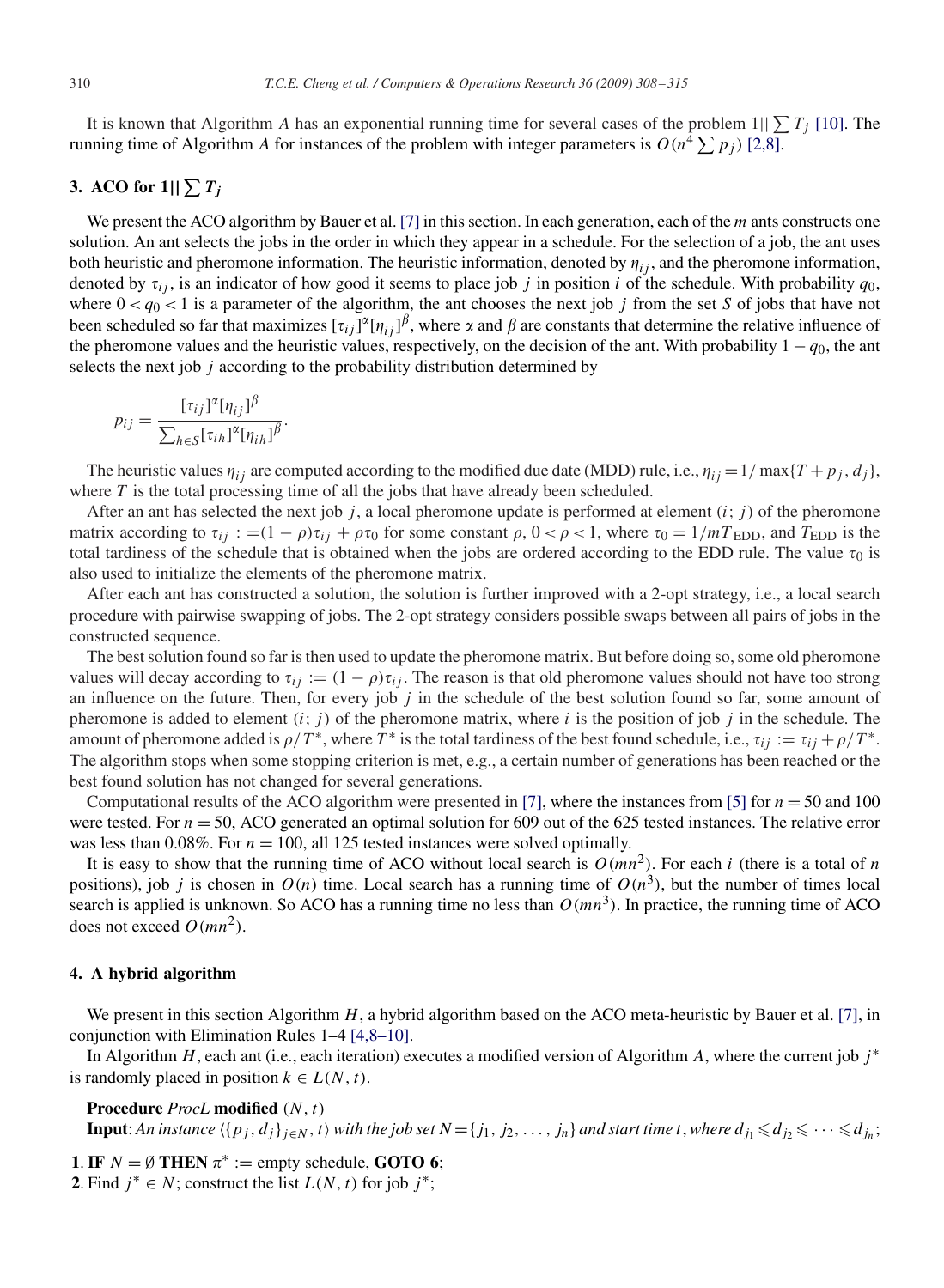**3**. Compute the array of probabilities for each  $i \in L(N, t)$ :

$$
\rho_{ij*} = \frac{\tau_{ij*} / F(\pi^i)}{\sum_{h \in L(N, t)} \tau_{hj*} / F(\pi^h)}
$$

where  $\pi^i = (j_1, \ldots, j_{m-1}, j_{m+1}, \ldots, j_i, j^*, j_{i+1}, \ldots, j_n), j^* = j_m, m < i;$ **4**. Choose  $k$  ∈  $L(N, t)$  randomly according to probability  $\rho_{ki*}$ ;

,

**5**. Update the local trail:

$$
\tau_{kj*} := (1 - \rho)\tau_{kj*} + \rho\tau_0,
$$

where  $\tau_0 = 1/(mT_{\text{EDD}})$ , and  $T_{\text{EDD}}$  is the total tardiness of schedule  $\pi_{\text{EDD}}$ ; **6**. **RETURN**

 $\pi^* := \text{ProcL}((N', t'), j^*, \text{ProcL}(N'', t'')),$  where  $N' := \{j_1, \ldots, j_k\} \backslash \{j^*\}, t' := t,$  $N'' := \{j_{k+1}, \ldots, j_n\}, t'' := t + \sum_{i=1}^k p_{j_i}.$ 

Upon completing each iteration (recalling that 1 ant = 1 iteration), we update the "global trail"  $\tau_{ij}$  according to

$$
\tau_{ij} := (1 - \rho)\tau_{ij} + \rho/T^*,
$$

if job  $j$  is placed in position  $i$  of the best schedule found. Otherwise,

$$
\tau_{ij} := (1 - \rho) \tau_{ij},
$$

where  $\rho \in [0, 1]$  is a parameter of the algorithm, and T<sup>\*</sup> is the total tardiness of the best found schedule. After each iteration (1 ant  $=$  1 iteration), we invoke the 2-opt strategy.

It is easy to show that the running time of Algorithm H without local search is  $O(mn^2)$ . For each j\* (there are a total of n jobs), position k is chosen in  $O(n)$  time. Local search has a running time of  $O(n^3)$ , but the number of times it is invoked is unknown. So Algorithm H has a running time no less than  $O(mn^3)$ . In other words, the running times of Algorithms H and ACO are comparable.

### **5. Computational results for instances of Potts and van Wassenhove**

In this section we present the computational results of applying ACO and Algorithm  $H$  to deal with instances of the problem  $1||\sum T_i$  comprising  $n = 4, ..., 70, 100$  jobs that are generated using the schema given in [\[5\].](#page-7-0)

The instances were generated as follows: for each job j, a processing time  $p_j \in Z$  was randomly chosen from the uniform distribution [1, 100], and a due date from the uniform distribution

$$
\left[\sum_{j=1}^{n} p_j (1 - TF - RDD/2), \sum_{j=1}^{n} p_j (1 - TF + RDD/2)\right],
$$

where  $TF$  is the tightness factor and  $RDD$  is the relative due date. Both of the values  $TF$  and  $RDD$  were taken from the set  $\{0.2, 0.4, 0.6, 0.8, 1.0\}$ . For each combination of  $(TF, RDD)$ , we generated 100 instances, i.e., a total of 2500 instances were generated for each  $n$ .

We did not consider trivial instances where  $F(\pi_{EDD}) = 0$ . We used the following parameter settings:  $\alpha = 1$ ,  $\beta = 2$ , and  $\rho = 0.1$ . For the heuristic information  $\eta_{ij}$ , we used the MDD rule.

For each instance, the exact Algorithm  $\vec{A}$  returned an optimal value  $F_{\text{opt}}$ . In applying ACO, ants were allowed to continue to run when the optimal solution was not found. The number of ants was constrained by  $m \le 100$ . ACO could run up to 10 times for each instance when the optimal solution was not obtained. The best total tardiness value  $F_{\rm ACO}$ found was recorded, and the relative error  $(F_{ACO} - F_{opt})/F_{opt}$  was computed. The same experimental approach was taken to test Algorithm H.

In this way, we obtained computational results to compare the performance of ACO and Algorithm H with respect to the following measures: percentage of time that an optimal solution is found, relative error of the solution found, and number of iterations needed to find an optimal solution. The results are presented in [Table 1.](#page-4-0)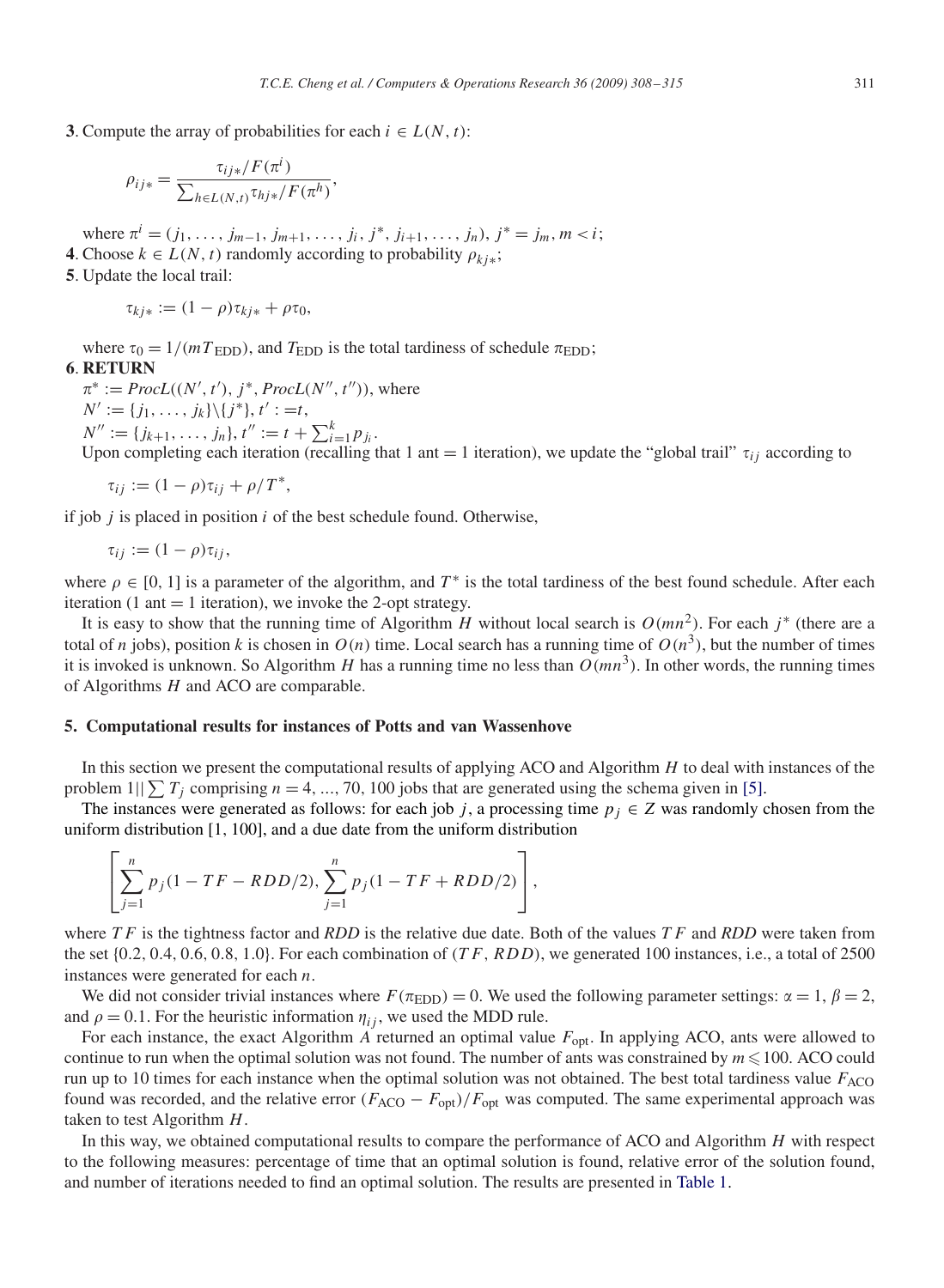<span id="page-4-0"></span>Table 1 Computational results for instances of Potts and van Wassenhove

| $\boldsymbol{n}$ | Not opt. ACO   | Not opt H.     | Rel. ACO       | Rel. H.          | Ants ACO | Ants H. |
|------------------|----------------|----------------|----------------|------------------|----------|---------|
| 19               | $\mathfrak{2}$ | $\mathbf{0}$   | 0.22           | $\boldsymbol{0}$ | 1.6164   | 1.4004  |
| 20               |                | $\overline{0}$ | 0.58           | $\boldsymbol{0}$ | 1.6064   | 1.4204  |
| 22               |                | $\overline{0}$ | 0.16           | $\boldsymbol{0}$ | 1.626    | 1.4844  |
| 28               | 2              | $\overline{0}$ | 0.09           | $\boldsymbol{0}$ | 1.9704   | 1.6688  |
| 34               |                | $\theta$       | 0.15           | $\boldsymbol{0}$ | 2.2212   | 1.9568  |
| 36               | $\Omega$       |                | $\overline{0}$ | 0.04             | 2.2332   | 2.154   |
| 37               |                |                | 0.38           | 0.01             | 2.4796   | 2.102   |
| 40               |                | $\Omega$       | 0.04           | $\overline{0}$   | 2.6036   | 2.2424  |
| 42               |                |                | 0.05           | 0.01             | 2.7888   | 2.4092  |
| 43               |                |                | 0.07           | 0.06             | 2.7316   | 2.3656  |
| 44               | 3              | $\overline{0}$ | 0.04           | $\boldsymbol{0}$ | 2.8464   | 2.3784  |
| 45               | $\mathfrak{2}$ | $\overline{0}$ | 0.68           | $\boldsymbol{0}$ | 2.9736   | 2.4728  |
| 46               | 1              | $\mathbf{0}$   | 0.03           | $\boldsymbol{0}$ | 3.1624   | 2.4088  |
| 47               | $\mathfrak{2}$ | $\Omega$       | 0.01           | $\boldsymbol{0}$ | 3.248    | 2.5152  |
| 48               | 9              | $\mathbf{0}$   | 0.56           | $\overline{0}$   | 3.4516   | 2.5196  |
| 49               | 3              |                | 0.15           | 0.08             | 3.4252   | 2.7     |
| 50               | 9              |                | 0.35           | 0.29             | 3.716    | 2.6336  |
| 51               | 8              | $\overline{0}$ | 0.22           | $\overline{0}$   | 3.8412   | 2.7768  |
| 52               | 4              |                | 0.04           | 0.07             | 3.5816   | 2.86    |
| 53               | $\overline{4}$ | $\overline{c}$ | 0.03           | 0.42             | 3.8948   | 2.9668  |
| 54               | 9              | 3              | 0.1            | 0.29             | 4.0324   | 2.9924  |
| 55               | 8              | $\overline{c}$ | 0.11           | 0.06             | 4.1048   | 3.0496  |
| 56               | 9              |                | 0.83           | 0.01             | 4.2916   | 3.0064  |
| 57               | 7              | $\Omega$       | 0.23           | $\boldsymbol{0}$ | 4.1568   | 3.158   |
| 58               | 14             | $\Omega$       | 0.17           | $\overline{0}$   | 4.71     | 3.3724  |
| 59               | 14             | 4              | 0.24           | 0.1              | 4.81     | 3.3372  |
| 60               | 11             |                | 0.22           | 0.01             | 4.7268   | 3.4224  |
| 61               | 18             | $\overline{c}$ | 1.26           | 0.02             | 5.3032   | 3.5216  |
| 62               | 10             | $\mathfrak{2}$ | 0.26           | 0.01             | 5.0964   | 3.5032  |
| 63               | 17             | 7              | 0.16           | 0.08             | 5.3016   | 3.5728  |
| 64               | 15             | 6              | 0.57           | 0.46             | 5.2388   | 3.6504  |
| 65               | 18             | 7              | 0.1            | 0.14             | 5.548    | 3.6604  |
| 100              | 36             | $\overline{0}$ | 0.31           | $\boldsymbol{0}$ | 27.35    | 4.66    |
|                  |                |                |                |                  |          |         |

The first column records the number of jobs n. The second and third columns show the number of instances for which ACO and Algorithm H could not find an optimal solution, respectively. The relative errors of ACO and Algorithm H are shown in columns 4 and 5, respectively, while the average numbers of iterations needed to solve the instances by ACO and Algorithm H are shown in the last two columns, respectively.

For  $n = 100$ , we considered 617 instances, whereas for each  $n, 4 \le n \le 70$ , we considered 2500 instances. In the table only rows for which the number of non-optimal solutions greater than 0 are shown.

The results show that both ACO and Algorithm  $H$  could produce an optimal solution for more than 99% of the instances. Algorithm  $H$  could not find an optimal solution for less than 0.44% of the total number of instances considered, and its relative error was less than 0.46%. On the other hand, the relative error of ACO was up to 1.26% for  $n = 61$ , and the number of instances for which ACO could not optimally solve was greater than 1% of the instances considered for  $n = 70$ . We thus expect that the superiority of the performance of Algorithm H over ACO will become more significant as  $n$  grows.

# **6. Computational results for instances of case** *B***-1**

In this section we present the computational results of applying ACO and Algorithm H to tackle instances of a special case B-1 of the problem  $1||\sum T_i$ . For this case, we have:

$$
\begin{cases}\np_1 \geqslant p_2 \geqslant \cdots \geqslant p_n, \\
d_1 \leqslant d_2 \leqslant \cdots \leqslant d_n, \\
d_n - d_1 \leqslant p_n.\n\end{cases} \tag{1}
$$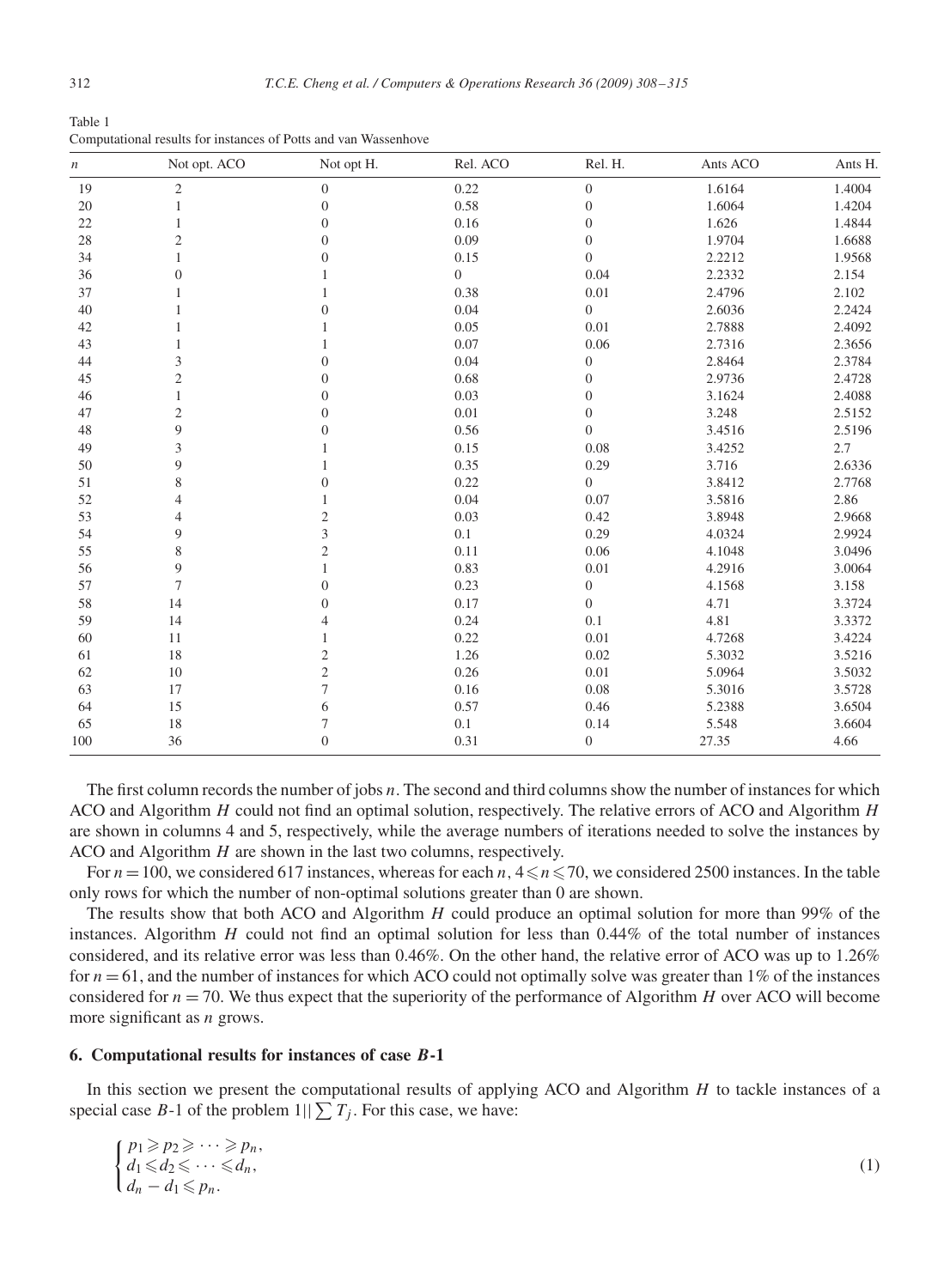| n  | Not opt. ACO | Not opt H. | Rel. ACO | Rel. H. | Ants ACO | Ants H. |
|----|--------------|------------|----------|---------|----------|---------|
|    |              |            | 0.67     |         | 1.38     | 1.044   |
| 26 |              |            |          | 0.01    | 1.381    | 1.871   |
| 27 |              |            |          | 0.01    | 1.429    | 1.707   |
| 31 |              |            |          | 0.01    | .354     | 1.929   |

Table 2 Computational results for instances of case B-1

It was reported in [\[11\]](#page-7-0) that this case is the "hardest" for Algorithm A, i.e., it requires frequent execution of Elimination Rules 1–4. Instances of this case were also called "hard" instances in [\[6\].](#page-7-0) This case has been shown to be NP-hard in the ordinary sense [\[12\].](#page-7-0) It has been shown that the exact algorithms proposed in [4,8–10] for this case each have a running time of  $O(2^{n/2})$ .

We tested instances with  $n = 4, \ldots, 100$  jobs. For each n, we considered 1000 instances of case B-1. The values of  $p_j$  were randomly sampled from the uniform distribution [1, 500], while the due dates  $d_j$  were randomly chosen from the uniform distribution  $[X, X + p_n]$ , where  $X \in [0, \sum p_i - p_n]$ .

The experimental approach discussed in Section 4 was applied to treat the instances in this section. We used the exact Algorithm B-1 [\[8\]](#page-7-0) modified for integer instances to obtain the optimal solutions, which has a running time of  $O(n \sum p_i)$ . The results are presented in Table 2. In the table only rows for which the number of non-optimal solutions is greater than 0 and the relative error is greater than 0.01% are shown.

The results show that ACO found the optimal solutions for all of the instances considered, except for  $n = 7$ , while Algorithm  $H$  found the optimal solutions for 99% of the instances. However, the relative error of Algorithm  $H$  was no larger than 0.01%. In general, both algorithms required fewer than three ants (iterations) to produce the optimal solutions. Therefore, we may conclude that the performance of Algorithm  $H$  is only marginally inferior to that of ACO.

#### **7. Computational results for canonical DL-instances**

In this section we consider another N P-hard case, known as the canonical DL-instances [\[1\],](#page-7-0) of the problem  $1||\sum T_i$ . It has also been shown that the exact algorithms presented in [4,8,9] for the canonical DL-instances each have a running time of  $O(2^{n/2})$ .

First, consider the even–odd partition (EOP) problem: Given a set of  $2n^*$  positive integers  $B = \{b_1, b_2, \ldots, b_{2n^*}\}\,$ where  $b_i \geqslant b_{i+1}$ ,  $i=1, 2, \ldots, 2n^*-1$ , is there a partition of B into two subsets  $B_1$  and  $B_2$  such that  $\sum_{b_i\in B_1} b_i = \sum_{b_i\in B_2} b_i$ , and such that for each  $i = 1, \ldots, n$ ,  $B_1$  (and hence  $B_2$ ) contains exactly one number of  ${b_{2i-1}, b_{2i}}$ ?

We generated instances of EOP for  $n^* = 4, \ldots, 40$ . Let  $\delta_i = b_{2i-1} - b_{2i}, i = 1, \ldots, n^*$ . The values of  $\delta_i$  were randomly chosen from the uniform distribution [1, 50]. For each  $n^*$  and each set of  $\delta_i$  values generated, we constructed an instance of EOP as follows:  $b_{2n^*} := 1$ ,  $b_{2n^*-1} := b_{2n^*} + \delta_n^*$ ,  $b_{2i} := b_{2i+1} + 1$ ,  $b_{2i-1} := b_{2i} + \delta_i$ ,  $i := 1, ..., n^* - 1$ .

We then converted the EOP instance to a canonical DL-instance for each  $n^*$ , with the job set  $N = \{V_1, V_2, \ldots, V_n\}$  $V_{2n^*}$ ,  $W_1, W_2, \ldots, W_{n^*+1}$ , where  $|N| = 3n^* + 1$ . Let  $b = (4n^* + 1)\delta$ . Denote  $\delta = \frac{1}{2} \sum_{i=1}^{n^*} (b_{2i-1} - b_{2i})$ . Let  $a_{2i-1} =$  $b_{2i-1} + (9n^{*2} + 3n^{*} - i + 1)\delta + 5n^{*}(b_1 - b_{2n^{*}})$  and  $a_{2i} = b_{2i} + (9n^{*2} + 3n - i + 1)\delta + 5n(b_1 - b_{2n^{*}}), i = 1, \ldots, n^{*}$ . Define the job due dates and processing times as follows:

$$
pv_i = a_i, \quad i = 1, 2, ..., 2n^*,
$$
  
\n
$$
pw_i = b, \quad i = 1, 2, ..., n^* + 1,
$$
  
\n
$$
dv_i = \begin{cases} (j - 1)b + \delta + (a_2 + a_4 + ... + a_{2i}) & \text{if } i = 2j - 1, \\ dv_{2j-1} + 2(n^* - j + 1)(a_{2j-1} - a_{2j}) & \text{if } i = 2j, j = 1, 2, ..., n^*, \end{cases}
$$
  
\n
$$
dw_i = \begin{cases} ib + (a_2 + a_4 + ... + a_{2i}) & \text{if } i = 1, 2, ..., n^*, \\ dw_{n^*} + \delta + b & \text{if } i = n^* + 1. \end{cases}
$$

For this case we used the exact pseudo-polynomial Algorithm B-1 canonical [\[12\]](#page-7-0) for canonical-DL instances to obtain the optimal solutions for the instances considered, which has a running time of  $O(n^* \delta)$ . The experimental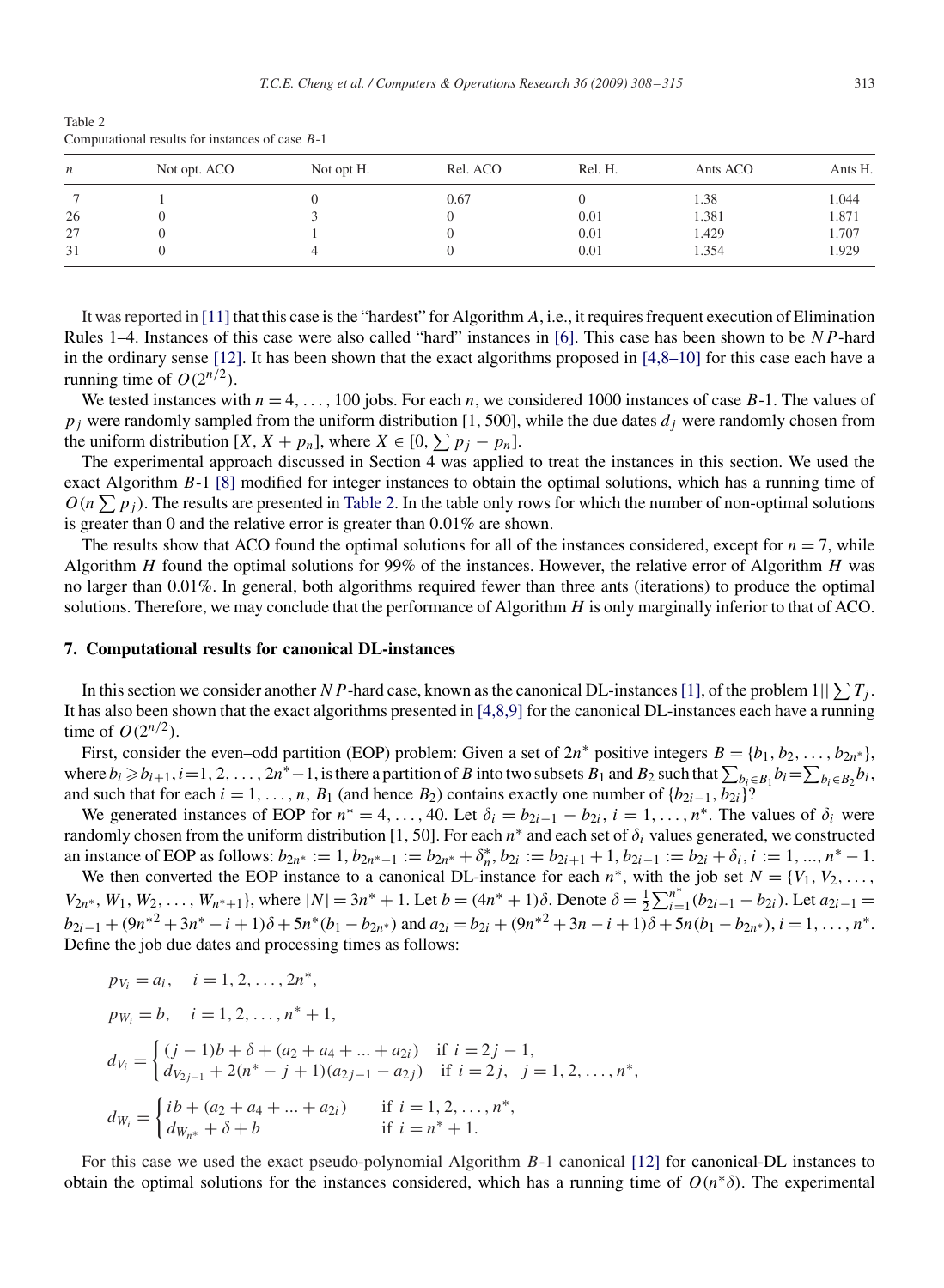| Table 3 |                                                  |
|---------|--------------------------------------------------|
|         | Computational results for canonical DL-instances |

| $\boldsymbol{n}$ | Not opt. ACO | Not opt H. | Rel. ACO | Rel. H. | Ants ACO | Ants H. |
|------------------|--------------|------------|----------|---------|----------|---------|
| 16               |              |            | < 0.01   |         | 4.92     | 3.4     |
| 19               |              |            | < 0.01   | < 0.01  | 10.3     | 11.64   |
| 22               |              |            | < 0.01   | < 0.01  | 7.66     | 8.22    |
| 25               | 4            | 4          | < 0.01   | < 0.01  | 16.28    | 16.44   |
| 28               | 6            | 4          | < 0.01   | < 0.01  | 19.2     | 15.24   |
| 31               | $\theta$     |            | 0        | < 0.01  | 8.16     | 15.66   |
| 34               |              |            | < 0.01   | < 0.01  | 8.8      | 9.44    |
| 37               |              |            | < 0.01   |         | 7.12     | 7.58    |

Table 4 Computational results for canonical DL-instances (without local search)

| $\boldsymbol{n}$ | Not opt. ACO | Not opt H. | Rel. ACO | Rel. H. | Ants ACO | Ants H. |
|------------------|--------------|------------|----------|---------|----------|---------|
| 13               | 50           | 26         | 13.46    | 0.01    | 100      | 58.2    |
| 16               | 50           | 35         | 0.77     | 0.03    | 100      | 73.82   |
| 19               | 50           | 43         | 3.29     | 2.78    | 100      | 88.06   |
| 22               | 50           | 46         | 2.86     | 2.05    | 100      | 93.52   |
| 25               | 50           | 49         | 2.03     | 1.58    | 100      | 98.02   |
| 28               | 50           | 50         | 2.97     | 2.49    | 100      | 100     |
| 31               | 50           | 49         | 3.48     | 2.02    | 100      | 98.48   |
| 34               | 50           | 49         | 2.85     | 1.67    | 100      | 98.4    |
| 37               | 50           | 49         | 1.71     | 1.41    | 100      | 98.02   |

settings followed those discussed in Section 4. For each  $n^*$ , where  $n^* = 4, \ldots, 40$ , the number of jobs was  $n = 3n^*$  +  $1 = 13, 16, \ldots, 121$ , and we considered 50 instances. Both Algorithm H and ACO were applied to deal with the instances. The results are presented in Table 3. In the table only rows for which the number of non-optimal solutions is greater than 0 are shown.

The performance of both algorithms was largely comparable. It is noted that when  $3n^* + 1 = 25$  or 28, the number of instances for which the algorithms could not find an optimal solution was greater than 10% of the instances tested. But the relative errors were all less than 0.01%, and the number of iterations required to obtain the optimal solutions were all fewer than 20.

It can be assumed that the chance of finding an optimal canonical DL-schedule is approximately  $O(1/2^{n^*})$  [\[1\].](#page-7-0) This is because for each pair of  $V_{2i-1}$  and  $V_{2i}$ ,  $i = n^*$ , ..., 1, there exist two orders with almost identical probabilities:  $V_{2i-1}$  is processed in position  $2i - 1$  and  $V_{2i}$  in position  $3n^* + 1 - (i - 1)$  of an optimal schedule, and vice versa.

We repeated the experiments without the 2-opt strategy for both algorithms. The results are shown in Table 4. In the table only rows for which the number of non-optimal solutions is greater than 0 are shown.

The results show that both algorithms achieved a "good" performance only with the aid of local search. But the number of local search executed may be exponential. For  $3n^* + 1 \ge 40$ , none of the solutions obtained by both algorithms was optimal.

#### **8. Conclusions**

Our computational results show that Algorithm  $H$  performs better than ACO for the instances generated by the schema of [\[5\].](#page-7-0) For 99.5% of the instances considered for this case, Algorithm  $H$  found the optimal solutions. The relative error was less than 0.5%, and the average number of iterations needed was fewer than 5 (i.e., 5 ants).

For the "hard" instances of case B-1, Algorithm H performs marginally inferior to ACO. But Algorithm H found the optimal solutions for 99% of the instances considered, and its relative error was no larger than 0.01%.

For the NP-hard case of [\[1\],](#page-7-0) both ACO and Algorithm H perform comparably and could achieve a "good" performance only with the aid of local search.